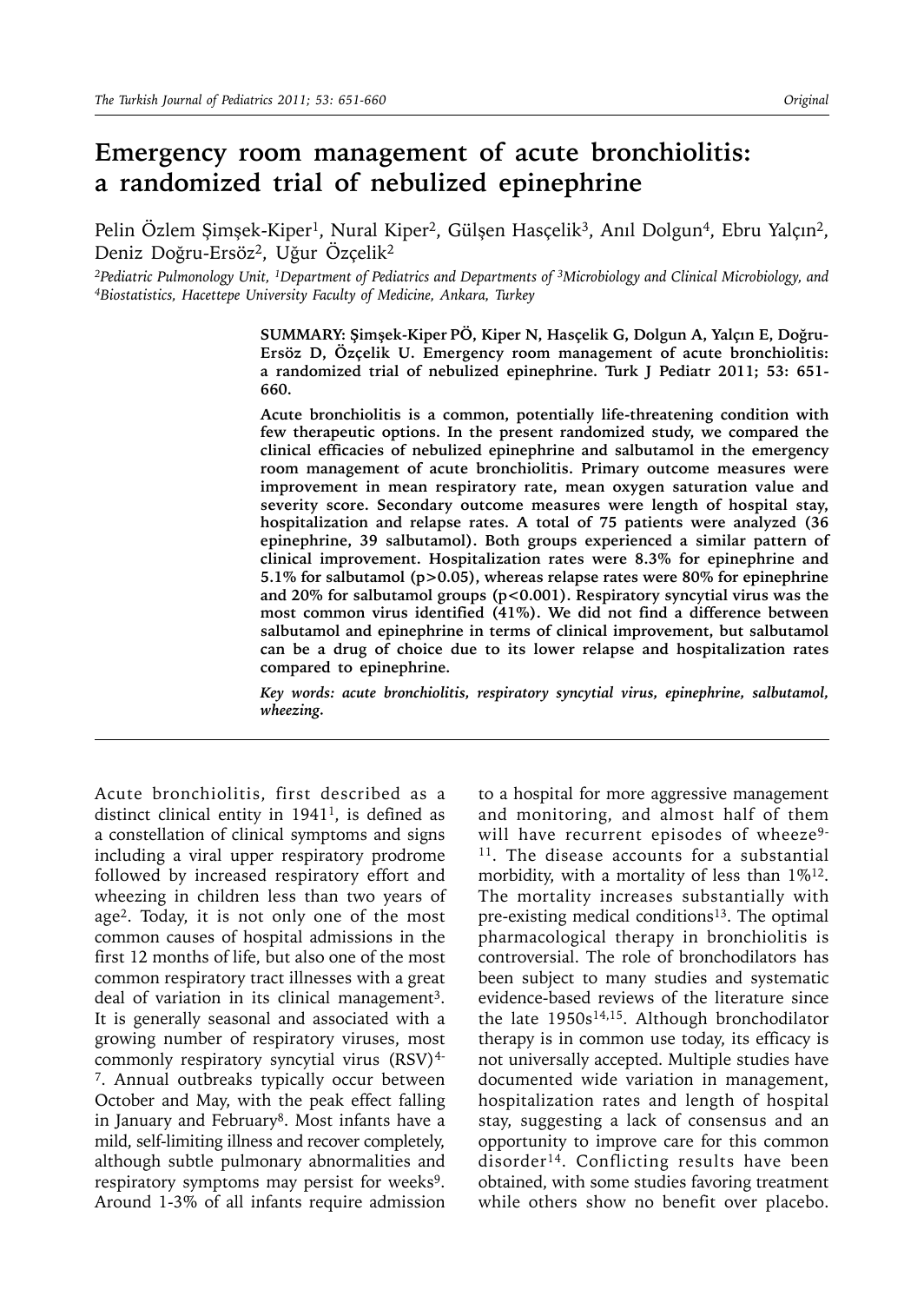Epinephrine, with its combined alpha and beta receptor agonist activity, is suggested to be an ideal bronchodilator<sup>16</sup>. There has been some evidence suggesting that the use of epinephrine may be favorable over salbutamol for shortterm clinical benefits<sup>3,17,18</sup>. Some, but not all, small studies also suggest that epinephrine may decrease admissions in outpatients<sup>17,19,20</sup>. However, a Cochrane review of these studies was inconclusive21. In our hospital, nebulized salbutamol has almost been a standard drug of choice in the treatment of children with acute bronchiolitis. The objective of the present study was to compare the clinical efficacies of nebulized epinephrine and nebulized salbutamol in the emergency room management of acute bronchiolitis.

### **Material and Methods**

The study was conducted in the Emergency Department (ED) of İhsan Doğramacı Children's Hospital, a tertiary-care pediatric hospital in Turkey. The study was performed in accordance with the Declaration of Helsinki protocols. Informed consent was obtained from the legal representatives of all patients included in the study, in accordance with the protocols of our institution. The procedures used were in accordance with the ethical standards of the national and institutional committees on human subject research. Patients could be withdrawn from the study at any time at the parents' request. Recruitment occurred from September 2003 to May 2004 and from September 2004 to December 2005. A clinical diagnosis of acute bronchiolitis was made by the physician in the ED if the patient had a history of upper respiratory tract infection and clinical findings consistent with acute bronchiolitis at admission, including tachypnea, wheezing, wheezing with crackles, or respiratory distress with recessions. Patients were scored according to Respiratory Distress Assessment Instrument (RDAI)<sup>22</sup>. Patients diagnosed with acute bronchiolitis were considered eligible for the study if they met the following criteria: (1) aged 2-24 months old, (2) first incidence of wheeze, and (3) a severity score of either 'mild' or 'moderate' according to RDAI as shown in Table I. Patients were excluded from the study if they: (1) had a chronic cardiopulmonary or immunodeficiency disease, (2) were ever diagnosed with asthma or any other comorbidities, (3) were recurrent wheezers, and (4) had taken bronchodilators or corticosteroids during the 24 hours prior to admission. Patient heterogeneity was minimized by including previously healthy patients with first-time wheezing with no underlying comorbidities, thus reducing the risk of including patients with true bronchial asthma who would benefit from beta, agonist therapy and may therefore bias the results.

# **Table I.** Calculation of the Severity Score

Respiratory-effort score: Patients are examined for intercostal recession, subcostal recession, substernal recession, tracheal tug, and nasal flaring, and assigned a score of 0 (not present), 1 (mild to moderate), or 2 (severe) for each factor. Each score was then multiplied by a weighting factor, as follows: intercostal recession (1), subcostal recession (1), substernal recession (1), tracheal tug (1.5), and nasal flaring (1.5). The weighted scores were then totaled to obtain a score for respiratory effort. Finally, infants with respiratory-effort scores of 0 to 4.9 were given a severity score of 1 (mild); those with respiratory-effort scores of 5.0 to 8.9 were given a score of 2 (moderate); and those with respiratory-effort scores of 9.0 to 12.0 were given a score of 3 (severe).

Oxygen saturation score: The patients received scores of 0, 1 or 2 for oxygen-saturation values of 95-100%, 90-94%, and less than 90%, respectively.

Respiratory rate score: The patients whose respiratory rates were within 2 SD of the mean for their age received a score of 0; those whose rates were 2 to 3 SD above or below the mean for their age received a score of 1; and those whose rates were more than 3 SD from the mean for their age received a score of 2.

SEVERITY SCORE: The above three scores were totaled for each patient, and the patient's condition was classified as mild (total score  $\langle 2 \rangle$ , moderate (total score 2-3), or severe (total score  $>3$ ).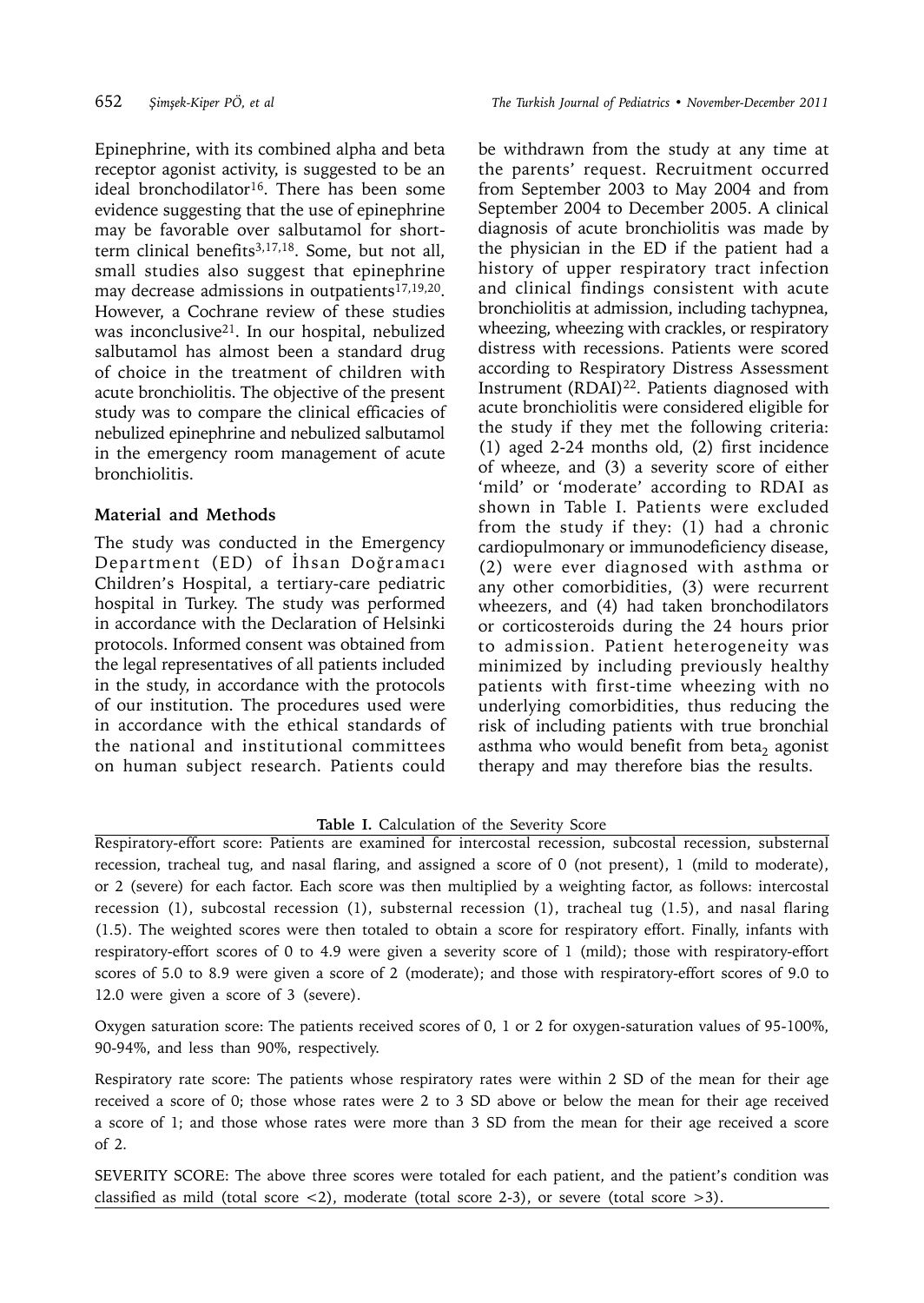There were two drug groups. One group received two doses of nebulized epinephrine, applied 30 minutes apart (L-epinephrine 1:1000, 2.5 mg/ dose combined with 0.9% saline solution). The other group received two doses of salbutamol, applied 30 minutes apart (salbutamol 0.15 mg/ kg/dose combined with 0.9% saline solution). Participants were randomly assigned into one of the two drug groups, using computer-generated randomization within blocks with six subjects. The patients received the medication under the supervision of pediatricians in the ED who remained blinded to the identity of the medication throughout the study. Treatment was allocated by a trained nurse from the Pediatric Pulmonology Unit who had no contact with the study participants. All other study personnel and participants were blinded to the treatment assignment. All study solutions were clear, colorless and odorless. Equal volumes of medication (either salbutamol or epinephrine) were prepared in advance daily. Medication was dispensed in aluminum wrapped syringes, numerically coded for use in the ED. The trained nurse from the Pediatric Pulmonology Unit who handled the treatment allocation was the only person who knew the numerical codes assigned to the two medications. In order to evaluate the process of blinding, parents, nurses and all study personnel in the ED were asked which therapy they believed the patient received. The nebulizations were administered for 10-15 minutes with a standard hospital jet nebulizer, with continuous flow of 100% oxygen at 6 liters/minute. All patients with a mean oxygen saturation value of <92% received continuous supplemental oxygen. The principle investigator (who remained blinded to the drug groups) observed the patients prior to treatment (baseline), one hour after the delivery of the drugs, and four hours after the delivery of the drugs. The followings were assessed and recorded while the patient was resting: body temperature, respiration rate, heart rate, respiratory effort, oxygen saturation while breathing room air, severity score, and blood pressure. The respiration rate was scored by comparing with data from age-matched healthy infants23. Severity score was mild, moderate, or severe, as indicated by the RDAI<sup>22</sup>. The primary outcome measures included improvements in mean respiration rate, mean oxygen saturation values and severity scores. The secondary

outcome measures included the length of hospital stay, hospitalization (after the initial 4 hours following the treatment) and relapse rates. The length of hospital stay was defined as the time between study entry and patient discharge (either from the ED or inpatient ward). A nasopharyngeal aspiration sample was obtained from all patients for detection of the etiologic agent including RSV, adenovirus, influenza A, influenza B, parainfluenza 1, parainfluenza 2, and parainfluenza 3 (Bartels Respiratory Kit). Serum total immunoglobulin (Ig)E levels and absolute eosinophil counts were analyzed. The possible effect of RSV status on primary outcome measures in both drug groups was also assessed. The admitting medical officer and nurse recorded detailed clinical histories, including current and previous medications, duration of the symptoms, the infant's ability to feed, history of breastfeeding, parental smoking, and history of atopic dermatitis. The patients were observed in the ED for four hours after they were given medication. After this time, they were either discharged or admitted to the hospital, depending on their symptoms and severity scores. Hospitalization criteria were defined as: (1) severity score of 'severe' assessed by RDAI, (2) oxygen saturation <92%, and (3) requirement of additional bronchodilators and supplemental oxygen. Discharge criteria from the ED were defined as: (1) no sign of respiratory distress, (2) oxygen saturation >92%, and (3) lack of further requirement of additional bronchodilators and supplemental oxygen. The patients who were discharged were asked to return one week later for reevaluation in the Pediatric Pulmonology outpatient clinic. They were then checked for any respiratory symptoms and further need for readmission. This study was supported by Hacettepe University Faculty of Medicine Scientific Research Unit (project number: 04 T05 101 002).

#### **Statistical Analysis**

A sample size of 32 patients per group would be sufficient to detect an important treatment effect, using a two-tailed test, type I error of 0.05, and power of 90%, assuming a standard deviation of 10 breaths/minute in respiration rate. A reduction of 6 breaths/minute in respiration rate was regarded as clinically important. The results are expressed as mean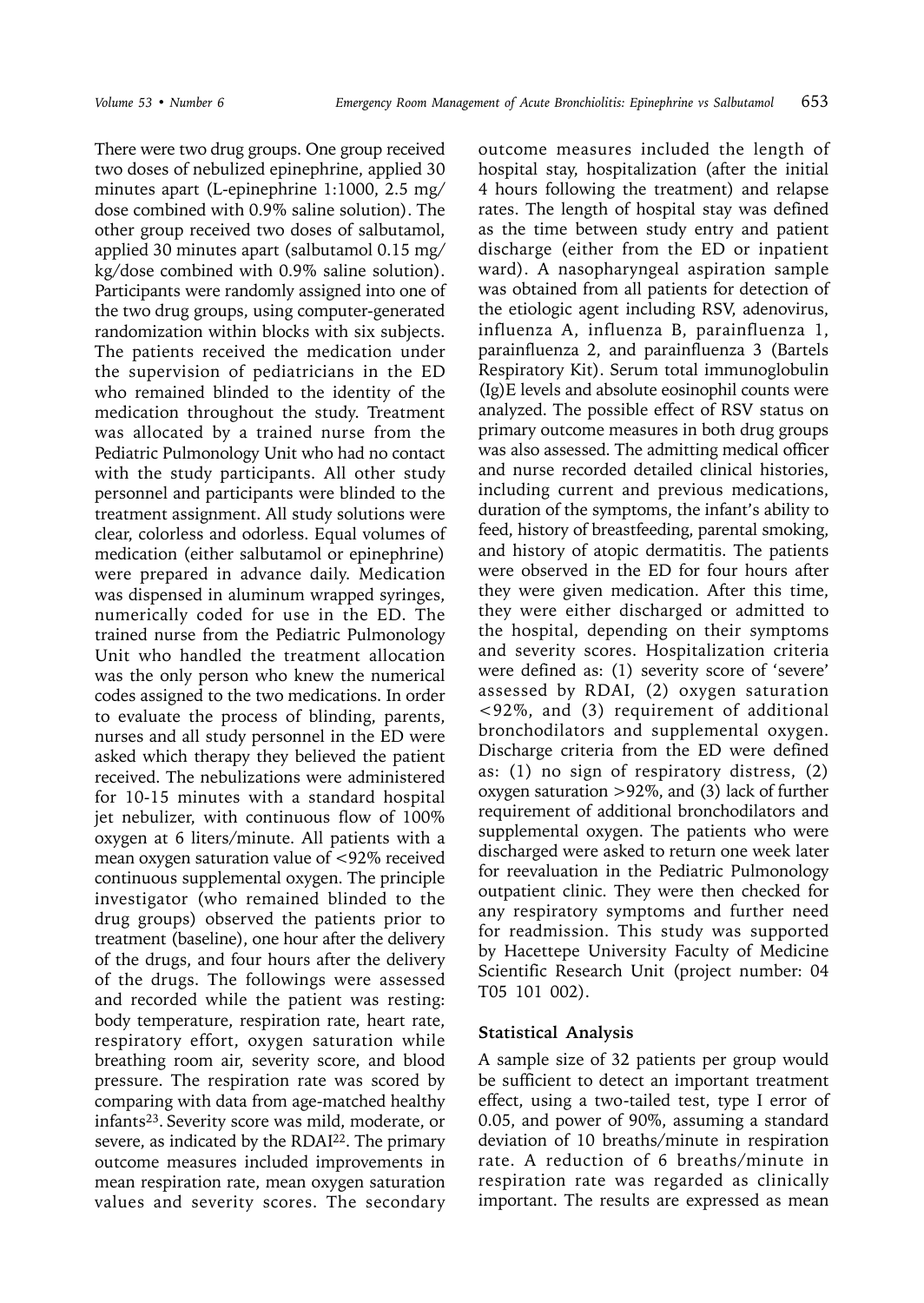± standard deviation (SD), frequency and percent, where appropriate, throughout the article. Repeated measures analysis of variance was used to analyze mean oxygen saturation, mean respiration rate, mean heart rate, and blood pressure for the effects of drug group (epinephrine, salbutamol), time (baseline prior to treatment, 1 hour after medication, 4 hours after medication), and interaction between drug group and time. In addition, a chi-square test was used to analyze the improvement in severity scores among the two drug groups. All statistical analyses were performed using the SPSS program (version 15 for Windows). Statistical significance was set at p<0.05.

# **Results**

A total of 150 patients were assessed for eligibility in the study (Fig. 1). Eighty of them were randomly assigned to one of the drug groups. Seventy-five patients were taken into consideration in the main analysis. Of these, 39 (52%) received salbutamol and 36 (48%) received epinephrine. Demographic characteristics of patients at admission and the degree of illness at study enrollment are shown in Table II.

# **Primary Outcome Measures**

The clinical conditions of patients in both drug groups improved over time from their baseline. Mean respiration rates decreased, mean oxygen saturation increased and severity scores decreased (Table III) (Fig. 2). Repeated measures analysis of variance showed that there was a significant effect of time for mean respiration rate  $(p<0.001)$  and mean oxygen saturation (p<0.001), but there was no significant interaction between time and drug groups (p>0.05) (Table IV). Baseline mean heart rates were not statistically different between drug groups (p=0.115), but the difference from baseline was significantly higher in the salbutamol group compared to the epinephrine group at the end of the first hour after the delivery of the drugs (p=0.019) (Table III, Fig. 2). Repeated measures analysis of variance did not show a statistically significant effect of time for systolic and diastolic blood pressures during the study (p>0.05) (Table IV). At the end of the four hours of observation in the ED, 5 patients progressed to a severity score

of 'severe' and were admitted to the hospital. Among them, 2 patients from the epinephrine group and 1 patient from the salbutamol group progressed to a severity score of 'severe' at the end of the first hour, and 1 patient from the salbutamol group and 1 patient from the epinephrine group progressed to a severity score of 'severe' at the end of the fourth hour following the delivery of drugs (Table III). The effect of drug group on hospital admittance was not statistically significant ( $p=0.666$ ). We observed an improvement in the severity scores of 19 (53%) patients in the epinephrine group and of 23 (59%) patients in the salbutamol group. This difference was not statistically significant (p=0.589).

# **Secondary Outcome Measures**

The hospitalization rate was 8.3% in the epinephrine group and 5.1% in the salbutamol group. This difference was not statistically significant (p>0.05). Mean hospital stay length was 18.5 hours in the epinephrine group and 14.5 hours in the salbutamol group. This difference was also not statistically significant (p=0.577). Seventy (93%) patients were discharged successfully from the ED. They were not given any additional bronchodilators and were told to return one week later for reevaluation in the Pediatric Pulmonology outpatient clinic. Of these 70 patients, 61 (87%) returned one week later for reevaluation (Fig. 1). It was revealed that 10 (16.3%) of these 61 patients were readmitted to the ED with respiratory symptoms and required additional nebulizations, while 51 (83.7%) patients did not show any symptoms. Among patients returning for reevaluation, there were no statistically significant differences between the patients who were readmitted and those who were not readmitted in terms of age, gender, RSV status, serum total IgE levels, absolute eosinophil counts, family history of atopy, and exposure to cigarette smoking (p>0.05). Among 10 patients with respiratory symptoms, 8 (80%) were from the epinephrine group and 2 (20%) were from the salbutamol group (p<0.001) (Fig. 1). The patients who were readmitted  $(n=10)$  were followed to determine whether subtle pulmonary abnormalities and respiratory symptoms would persist. Among these 10 patients, 7 had recurrent bronchiolitis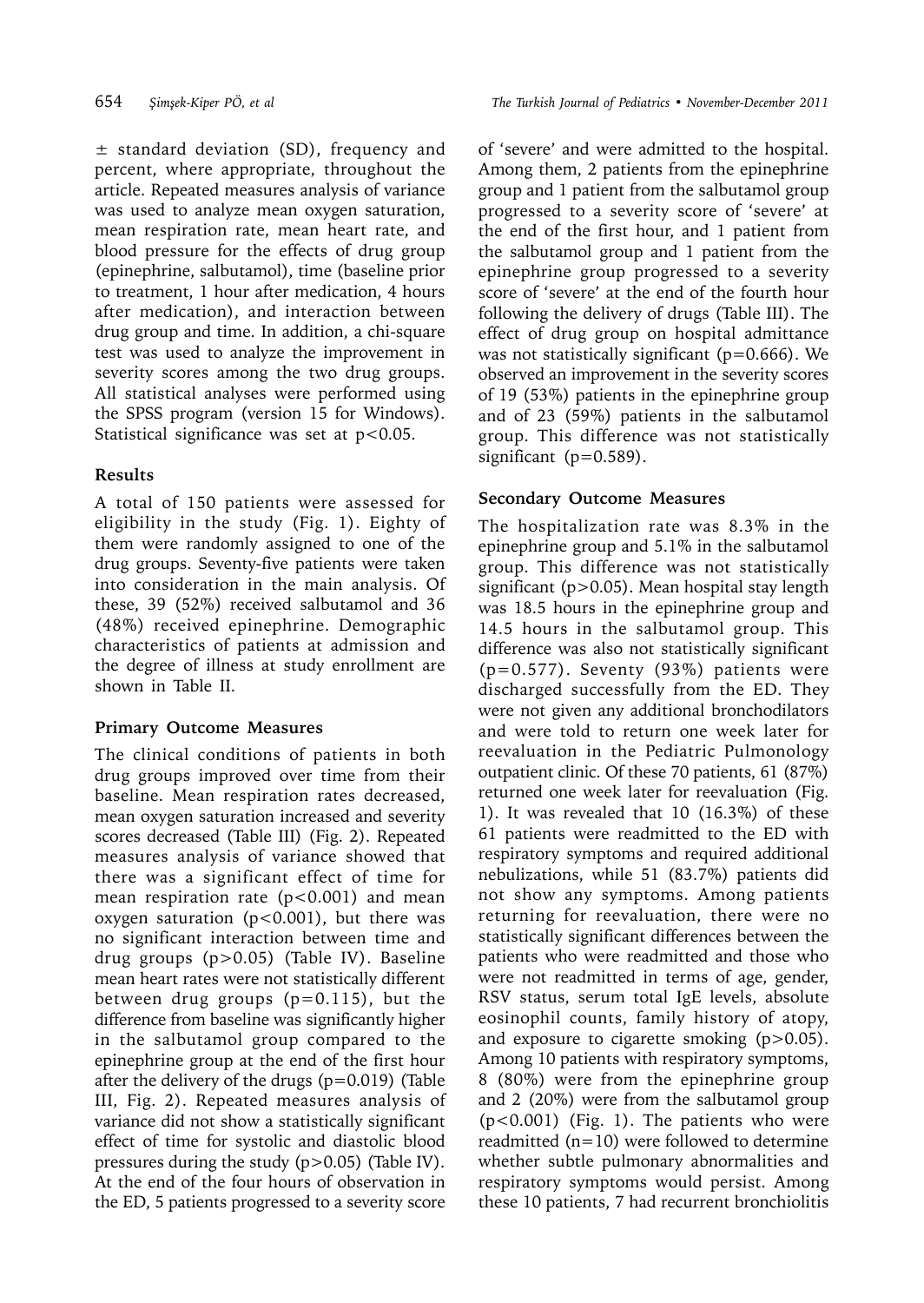| Characteristic                                                                                | Epinephrine<br>$(n=36)$                          | Salbutamol<br>$(n=39)$                           | p value        |
|-----------------------------------------------------------------------------------------------|--------------------------------------------------|--------------------------------------------------|----------------|
| Age (Mean $\pm$ SD), months                                                                   | $7.7 + 4$                                        | $7.6 \pm 5.1$                                    | 0.937          |
| Gender, $n$ $(\%)$<br>Male<br>Female<br>Parental smoking, n (%)                               | 25 (69%)<br>11 (31%)<br>22 (61%)                 | 23 (59%)<br>16 (41%)<br>25 (64%)                 | 0.345<br>0.789 |
| Duration of symptoms<br>(Mean±SD) days                                                        | $4.8 \pm 3.4$                                    | $6.4 \pm 4.9$                                    | 0.115          |
| Breastfeeding positive, n (%)                                                                 | 34 (94%)                                         | 37 (95%)                                         | 0.934          |
| History of atopic dermatitis, n (%)                                                           | 7(19%)                                           | 9(23%)                                           | 0.701          |
| History of atopy in the family, $n$ (%)                                                       |                                                  | $2(6.7\%)$                                       | 0.492          |
| History of bronchial asthma in the family, $n$ (%)                                            | 4 $(13.3\%)$                                     | $9(30\%)$                                        | 0.117          |
| RSV status positive, n (%)                                                                    | 15 (41.7%)                                       | 16 (41%)                                         | 0.955          |
| Other viruses, $n$ (%)<br>Influenza A<br>Influenza B<br>Parainfluenza 1                       | 1(3%)<br>2(6%)                                   | $1(3\%)$<br>2 $(5%)$                             |                |
| Parainfluenza 2<br>Parainfluenza 3<br>Adenovirus<br>Total<br>Absolute eosinophil count (/mm3) | $1(3\%)$<br>4 $(11.1\%)$<br>111.6                | $1(3\%)$<br>4 $(10.2\%)$<br>181                  | <b>NA</b>      |
| (Median, Min-Max)                                                                             | $(9.5 - 514.8)$                                  | $(0-597.8)$                                      | 0.289          |
| Serum total IgE (IU/ml)<br>(Median, Min-Max)                                                  | 7<br>$(2-465)$                                   | 6<br>$(0-305)$                                   | 0.615          |
| Respiratory rate, breaths/min<br>$(Mean \pm SD)$                                              | $54.6 \pm 11.6$                                  | $54.6 \pm 10.8$                                  | 0.999          |
| Heart rate, beats/min<br>$(Mean \pm SD)$                                                      | $151.2 \pm 21.8$                                 | $143.7 \pm 18.9$                                 | 0.115          |
| Oxygen saturation, %<br>$(Mean \pm SD)$                                                       | $96.1 \pm 2.9$                                   | $95.7 \pm 2.4$                                   | 0.610          |
| Severity score, n (%)<br>Mild<br>Moderate<br>Severe                                           | 13 (36%)<br>23 (64%)<br>$\overline{\phantom{0}}$ | 11 (28%)<br>28 (72%)<br>$\overline{\phantom{a}}$ | 0.463          |

**Table II.** Demographic Characteristics of Patients at Admission and Degree of Illness at Study Enrollment

SD: Standard deviation. NA: Statistical analysis is not available.

in the follow-up. Among these 7 patients, 1 had gastroesophageal reflux detected by scintigraphy and 1 had RSV pneumonia and needed to be hospitalized. Skin prick tests and reflux scintigraphy of the remaining 5 patients were negative. The number of wheezy episodes decreased in time, and they have been symptom-free for the last two years.

Respiratory syncytial virus (RSV) was found to be the most common (41%) etiologic agent in the nasopharyngeal aspiration samples, followed by influenza B, influenza A, adenovirus, and parainfluenza type 3 (Table II). In the epinephrine group, 15 (42%) patients were RSV- positive and 21 (58%) patients were RSV-negative. In the salbutamol group, 16 (41%) patients were RSV-positive and 23 (59%) patients were RSV-negative. The RSV status did not have an effect on the primary outcome measures of the patients in either drug group (data not shown). In terms of adverse effects, oxygen desaturation was observed in both drug groups (3 patients from the epinephrine group and 2 patients from the salbutamol group). No other adverse effects (such as pallor, hypertension or tremor) were observed in either drug group. Double-blinding was maintained throughout the study. When the participants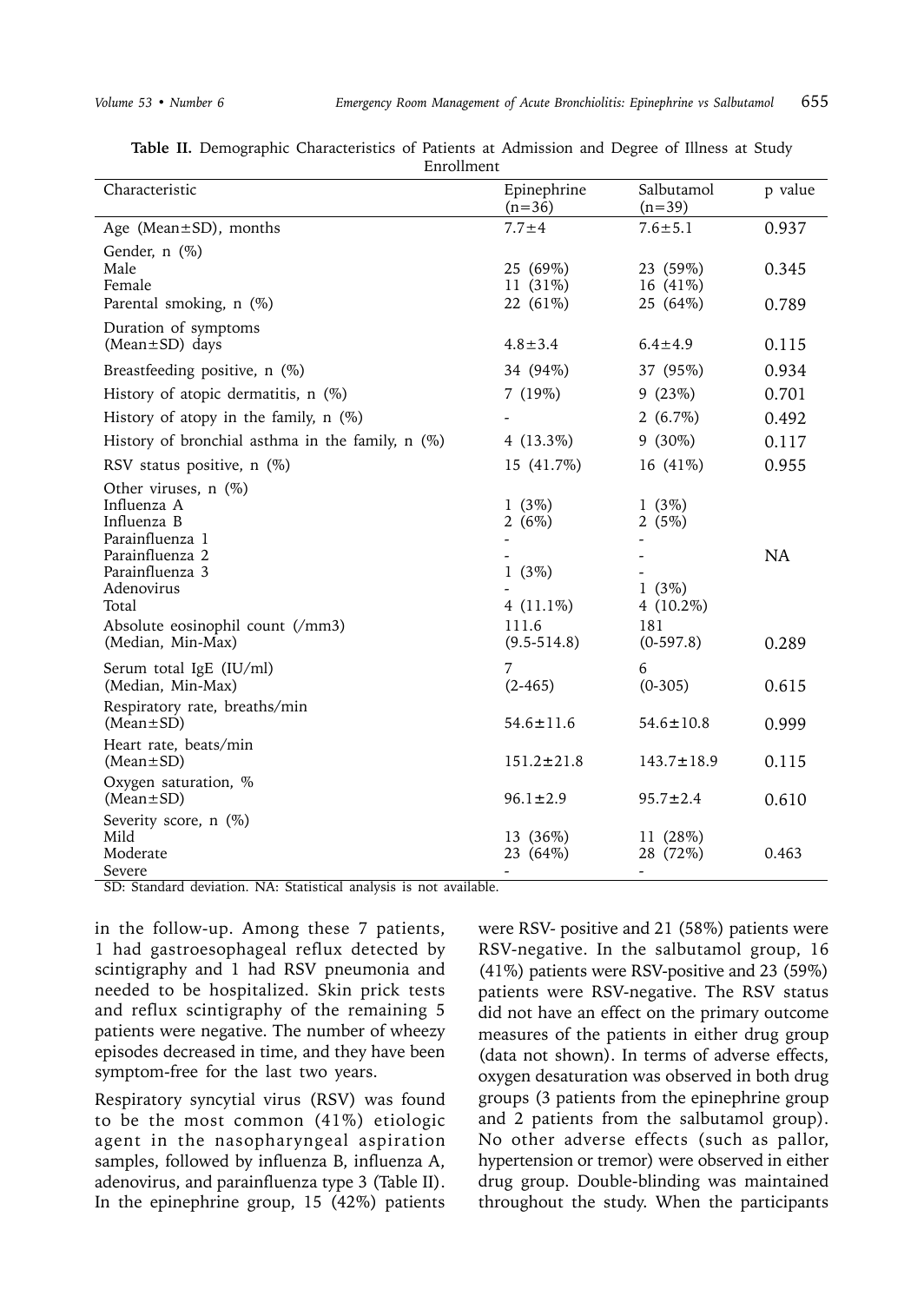

**Fig. 1.** Flow diagram of patient allocation.

and the medical staff were asked to guess the allocation group, the majority (99%) replied that they did not know which study drug the patient had received; 1% were able to guess the allocation correctly. There was no difference in the proportion of correct guesses by the drug groups (p>0.05).

#### **Discussion**

The present study did not show a statistically significant difference between nebulized salbutamol and epinephrine in terms of clinical effects, including mean respiration rate, mean oxygen saturation and severity score in the emergency room management of acute bronchiolitis. It was also found that salbutamol had lower hospitalization and relapse rates compared to epinephrine and can therefore be a drug of choice in the emergency room management of acute bronchiolitis.

Management of acute bronchiolitis is highly variable with respect to therapeutic measures.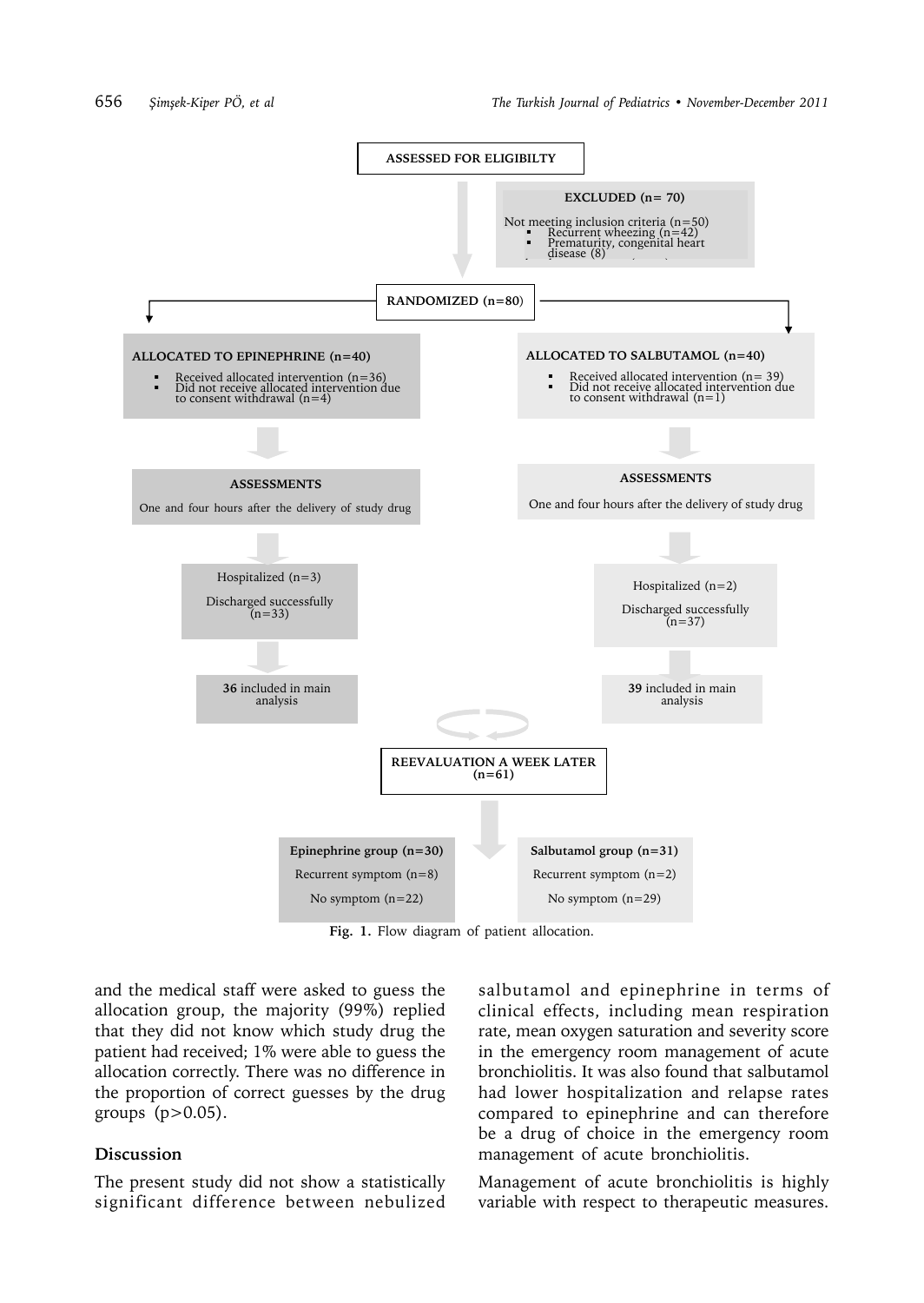|                           | Epinephrine          | Salbutamol                   |
|---------------------------|----------------------|------------------------------|
| Respiratory rate (/min)   | $Mean \pm SD$        | $Mean \pm SD$                |
| Baseline                  | $54.6 \pm 11.6$      | $54.6 \pm 10.8$              |
| 1st hour                  | $52.3 \pm 11.8$      | $52.1 \pm 10.8$              |
| 4th hour                  | $48 \pm 8$           | $49.7 \pm 7.6$               |
| Oxygen saturation (%)     | $Mean \pm SD$        | $Mean \pm SD$                |
| Baseline                  | $96.1 \pm 2.9$       | $95.7 \pm 2.4$               |
| 1st hour                  | $95.8 \pm 2.7$       | $95.7 \pm 2.4$               |
| 4th hour                  | $97.3 \pm 2.1$       | $96.7 \pm 2.5$               |
| Heart rate $(\text{min})$ | $Mean \pm SD$        | $Mean \pm SD$                |
| Baseline                  | $151.2 \pm 21.8$     | $143.7 \pm 18.9$             |
| 1st hour                  | $152.8 \pm 22.5^*$   | $155 \pm 17.9^{\frac{1}{2}}$ |
| 4th hour                  | $145.4 \pm 15.3$     | $149.2 \pm 17.6$             |
| Severity score (RDAI)     | n, %                 | n, %                         |
| Baseline                  |                      |                              |
| Mild                      | 13 (36%)             | 11 (28%)                     |
| Moderate                  | 23 (64%)             | 28 (72%)                     |
| Severe                    |                      |                              |
| 1st hour                  |                      |                              |
| Mild<br>Moderate          | 21 (58%)             | 19 (49%)                     |
| Severe                    | 13 (36%)<br>2 $(6%)$ | 19 (49%)<br>$1(2\%)$         |
| 4th hour                  |                      |                              |
| Mild                      | 30 (83%)             | 32 (82%)                     |
| Moderate                  | $3(8.5\%)$           | $5(12.8\%)$                  |
| Severe                    | $3(8.5\%)$           | $2(5.2\%)$                   |

**Table III.** Respiratory Rate, Oxygen Saturation Value, Heart Rate Measurements, and Severity Score Distribution of Patients at Baseline, and One and Four Hours after the Delivery of Study Drugs

Systematic analyses of recent literature have yielded contradictory results on the clinical use of current therapies and offer limited benefit in the treatment<sup>3</sup>. Short-acting beta<sub>2</sub> agonists like salbutamol are widely considered among the first-line agents, although little evidence supports their efficacy<sup>21,24-26</sup>. A small but statistically significant improvement in clinical score in response to short-acting beta, agonists is demonstrated, but heterogeneity of the reported studies makes it difficult to determine the clinical importance of this short-term benefit<sup>21</sup>. Two meta-analyses that addressed the efficacy of beta<sub>2</sub> agonists in bronchiolitis showed a modest impact in the evolution of the disease<sup>25,27</sup>. A systematic review including 22 clinical trials with 1,428 children with acute bronchiolitis administered salbutamol, ipratropium bromide or adrenergic agents reported evidence of small, shortterm improvements in clinical scores of doubtful clinical importance28. The present study demonstrated statistically significant improvements in short-term effects like clinical score, oxygen saturation and respiratory rate

in response to salbutamol over time from baseline. Nebulized epinephrine, which has both beta<sub>2</sub> agonist and alpha agonist activities, has also been studied in the management of acute bronchiolitis. The potential advantage of epinephrine over salbutamol is probably associated with its alpha-adrenergic activity causing vasoconstriction and thereby reducing edema and secretions of the airways involved in the pathophysiologic changes<sup>16</sup>. A metaanalysis revealed that epinephrine may be favorable compared to placebo and albuterol for short-term benefits among outpatients<sup>28</sup>. Another randomized study found that inhaled epinephrine significantly improved oxygenation and reduced hospitalizations as compared with salbutamol<sup>17</sup>. Similarly, a randomized trial of nebulized epinephrine and albuterol revealed that patients treated with epinephrine were discharged significantly earlier than the patients treated with albuterol<sup>29</sup>. All of these studies suggest that clinical improvements observed probably represent the short-term benefits. On the other hand, a multicenter clinical trial of epinephrine revealed that epinephrine had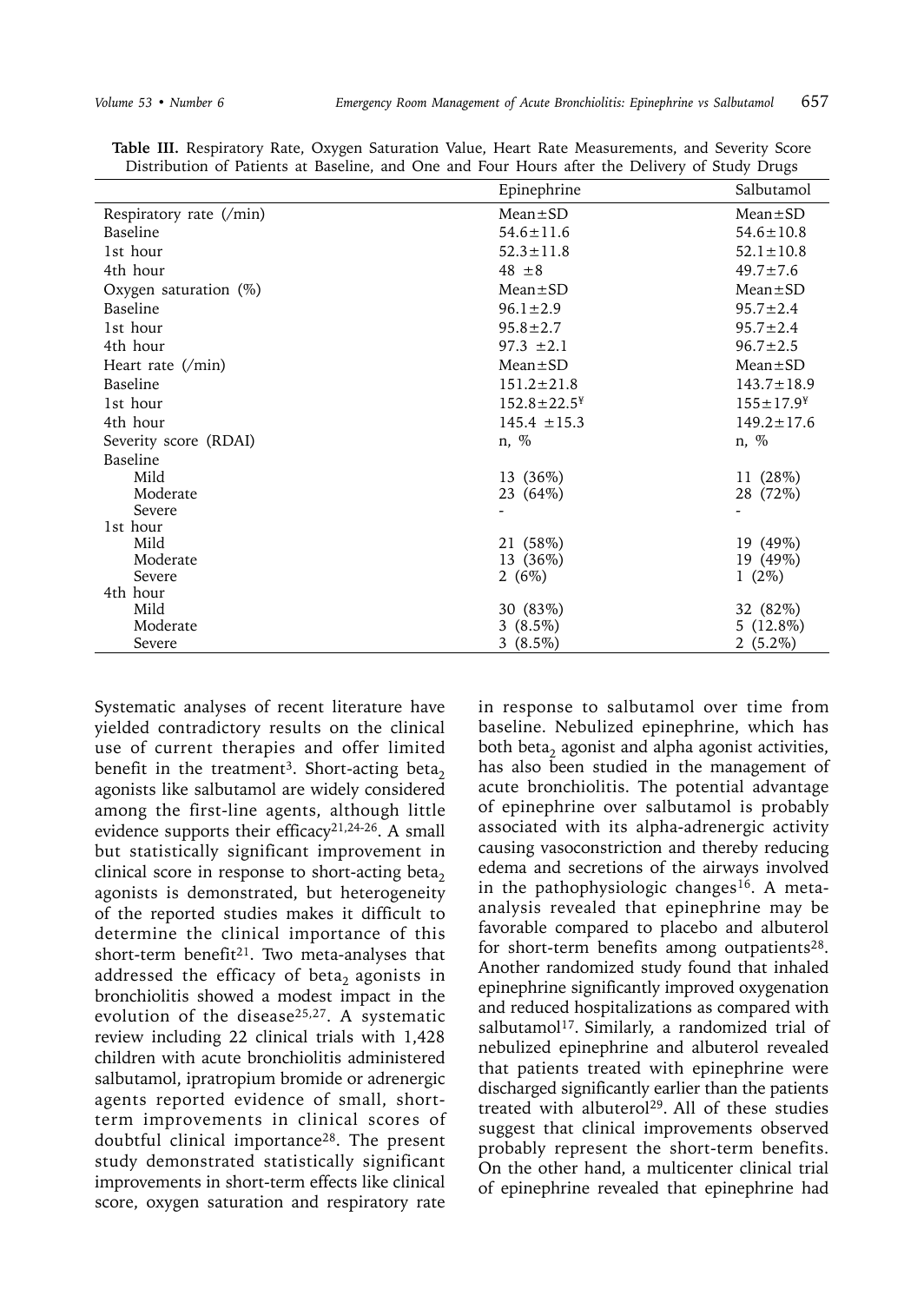



no effect on duration of hospitalization<sup>22</sup>. The present study also demonstrated statistically significant improvements in short-term effects like clinical score, oxygen saturation and respiratory rate in response to epinephrine over time from baseline. However, regarding longerterm outcomes such as hospital admission and relapse rates, epinephrine failed to demonstrate significant improvements. It was observed that patients in both drug groups experienced a similar degree of improvement in respiratory rate, oxygen saturation and severity scores. The improvements observed in both drug groups may be related to the minute-tominute variability that is typical of the disease process.

We used epinephrine in our study because it is more readily available and less costly than racemic epinephrine. However, while there seems to be no agreement on the optimal dose schedules of nebulized epinephrine, it is believed that the dose of epinephrine has to be similar for each patient regardless

of weight30. Several randomized placebocontrolled trials have shown that nebulizations of epinephrine at a dose of 2-5 ml of 1:1000 have significant effects on clinical scores and pulmonary resistance, enabling a more rapid discharge of bronchiolitis patients from the emergency room31. Moreover, nebulization with 3-5 ml of epinephrine (1:1000) is considered to be a safe treatment with few side effects $32$ . In the present study, a dose of 2.5 mg/dose of 1:1000 epinephrine was considered to be safe and appropriate, as it would be a good therapeutic dose for the infants between one and two years of age. We used two nebulizations of epinephrine with a 30-minute interval and observed no deleterious effects on the cardiorespiratory status of infants with acute bronchiolitis. Salbutamol was applied 30 minutes apart with a dose of 0.15 mg/kg/dose, which is the preferred dose in most of the studies and daily practice. We believed that more and frequent nebulizations would unlikely create a significant difference in our outcomes

| Time effect<br>647.013<br>15.45<br>< 0.001<br>Respiratory rate      |  |
|---------------------------------------------------------------------|--|
|                                                                     |  |
| 0.498<br>Time and group interaction<br>20.83<br>0.603               |  |
| Time effect<br>6.854<br>0.002<br>38.1<br>Oxygen saturation          |  |
| 0.779<br>Time and group interaction<br>1.206<br>0.217               |  |
| 1072.614<br>Time effect<br>7.758<br>0.001<br>Heart rate             |  |
| Time and group interaction<br>695.120<br>0.008<br>5.028             |  |
| 0.276<br>Systolic blood pressure<br>Time effect<br>21.251<br>1.297  |  |
| Time and group interaction<br>0.206<br>26.140<br>1.595              |  |
| Time effect<br>14.792<br>0.246<br>Diastolic blood pressure<br>1.418 |  |
| Time and group interaction<br>0.125<br>0.852<br>1.307               |  |

**Table IV.** The Results of Repeated Measures Analysis of Variance of Vital Signs of Patients Over Time

MSE: Mean square error. F: F test statistic.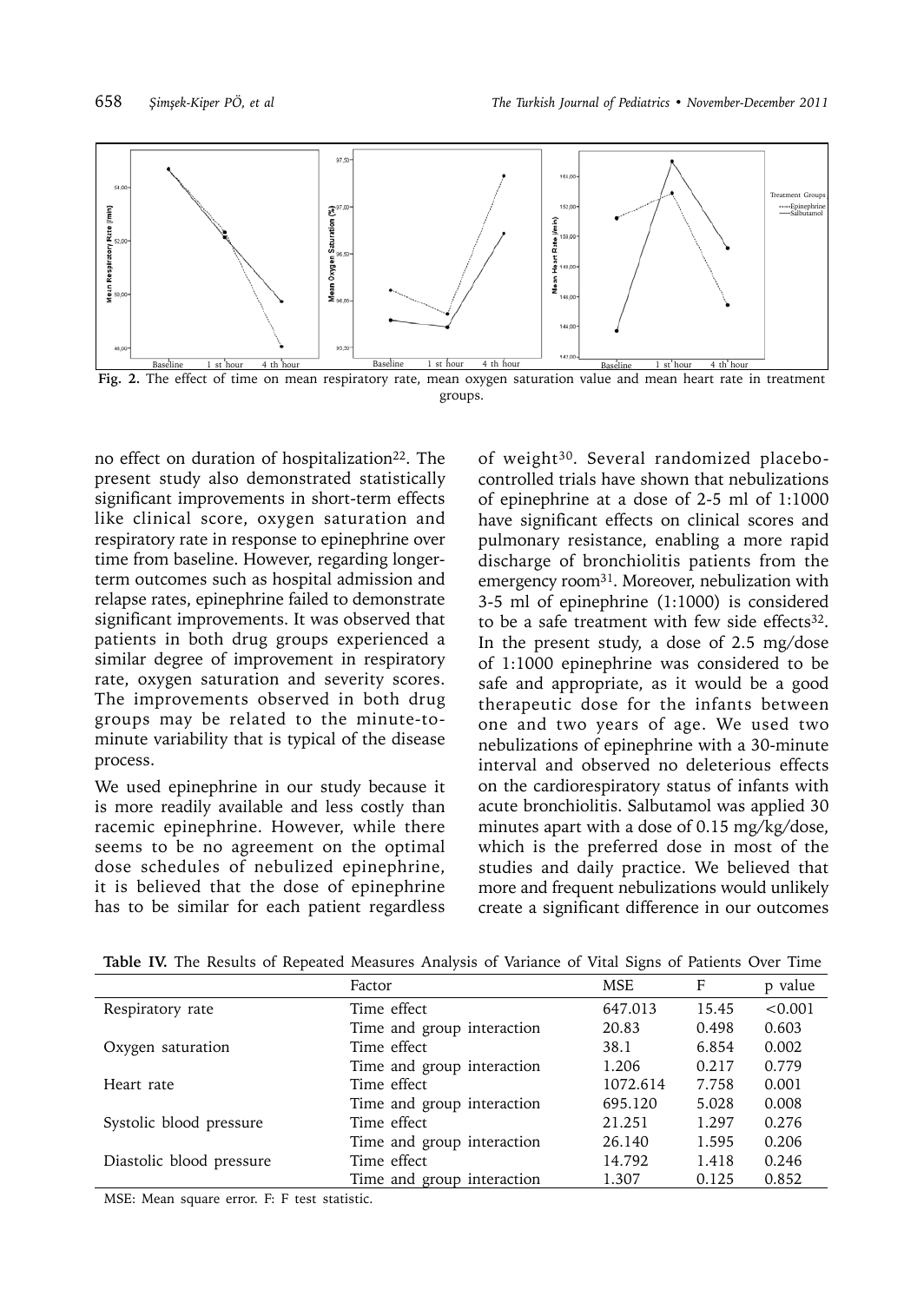and could possibly produce more undesirable cardiovascular effects. There is evidence that multiple doses of nebulized bronchodilators can have deleterious effects<sup>33</sup>. Some adverse effects such as tachycardia, agitation and oxygen desaturation are relatively more common among patients receiving beta<sub>2</sub> agonists, mainly salbutamol<sup>17</sup>. In the present study, five of 75 patients had oxygen saturation values <92%, and their severity scores progressed to 'severe' during the clinical course. The arterial desaturation of these patients could be a reflection of the worsening of the already disturbed ventilation-perfusion balance in the lungs with the use of bronchodilators<sup>34</sup>. Thus, bronchodilators should only be continued in a portion of patients who show clinical improvement upon nebulization, and the clinician should decide on a case-by-case basis. Their use should be continued only if clinical improvement can be documented by objective endpoints such as severity scores or vital signs3,13,26. Baseline mean heart rates were not statistically different between drug groups, but the difference from the baseline was significantly higher in the salbutamol group compared to the epinephrine group at the end of the first hour after the delivery of drugs. Salbutamol is known to cause tachycardia as a result of beta<sub>2</sub>-mediated vasodilation, subsequent reflex tachycardia and also some degree of beta<sub>1</sub> receptor stimulation. Epinephrine, on the other hand, is known to cause tachycardia as a result of alpha receptor stimulation. In the present study, the finding of tachycardia in the salbutamol group was statistically significant, but clinically it was self-limited, transient and irrelevant. Clinically obvious tremor, hyperactivity, hypertension, and pallor, which can be seen after salbutamol or epinephrine applications, were not observed in the present study.

Among the patients presenting one week later for reevaluation, the majority with recurrent respiratory symptoms (80%) were from the epinephrine group. The higher relapse rate observed in epinephrine group may be related to the shorter duration of action of epinephrine compared to salbutamol and minute-to-minute variability that is typical of the disease. There is also some evidence that patients treated with epinephrine had a more rapid discharge rate from the ED, probably reflecting the transient reductions in

edema and improving pulmonary mechanics and clearance of secretions<sup>31</sup>. Lung function that is reduced in acute bronchiolitis shows a significant improvement after immediate inhalation of epinephrine. However, studies collecting data beyond this initial treatment did not usually reveal a persistent improvement as was the case in the present study. Finally, the present study involved patients with a severity score of mild-moderate acute bronchiolitis; therefore, the findings presented here cannot be extrapolated to patients with a severity score of severe acute bronchiolitis. Further conclusions on the clinical efficacy of nebulized epinephrine and salbutamol will require large and multicentric trials involving patients with heterogeneous clinical severity.

In conclusion, epinephrine and salbutamol can both be considered as an option for patients with acute bronchiolitis, provided the clinical presentation is mild or moderate. These medications should only be continued if there is clinical improvement. Further studies are needed before routine use of bronchodilators among outpatients can be strongly recommended.

#### **REFERENCES**

- 1. Hubble D, Osborn GR. Acute bronchiolitis in children. Br Med J 1941; 1: 107-110.
- 2. American Academy of Pediatrics, Subcommittee on Diagnosis and Management of Bronchiolitis. Diagnosis and management of bronchiolitis. Pediatrics 2006; 118: 1774-1793.
- 3. Seiden AJ, Scarfone RJ. Bronchiolitis: an evidencebased approach to management. Clin Pediatr Emerg Med 2009; 10: 75-81.
- 4. Glezen WP, Taber LH, Frank AL, et al. Risk of primary infection and reinfection with respiratory syncytial virus. Am J Dis Child 1986; 140: 543-546.
- 5. Hall CB, Weinberg GA, Iwane MK, et al. The burden of respiratory syncytial virus infection in young children. N Engl J Med 2009; 360: 588-598.
- 6. Henrickson KJ, Hoover S, Kehl KS, Hua W. National disease burden of respiratory viruses detected in children by polymerase chain reaction. Pediatr Infect Dis J 2004; 23: 11-18.
- 7. Wolf DG, Greenberg D, Kalkstein D, et al. Comparison of human metapneumovirus, respiratory syncytial virus, and influenza A lower respiratory tract infections in hospitalized young children. Pediatr Infect Dis J 2006; 25: 320-324.
- 8. Steiner RW. Treating acute bronchiolitis associated with RSV. Am Fam Physician 2004; 69: 325-330.